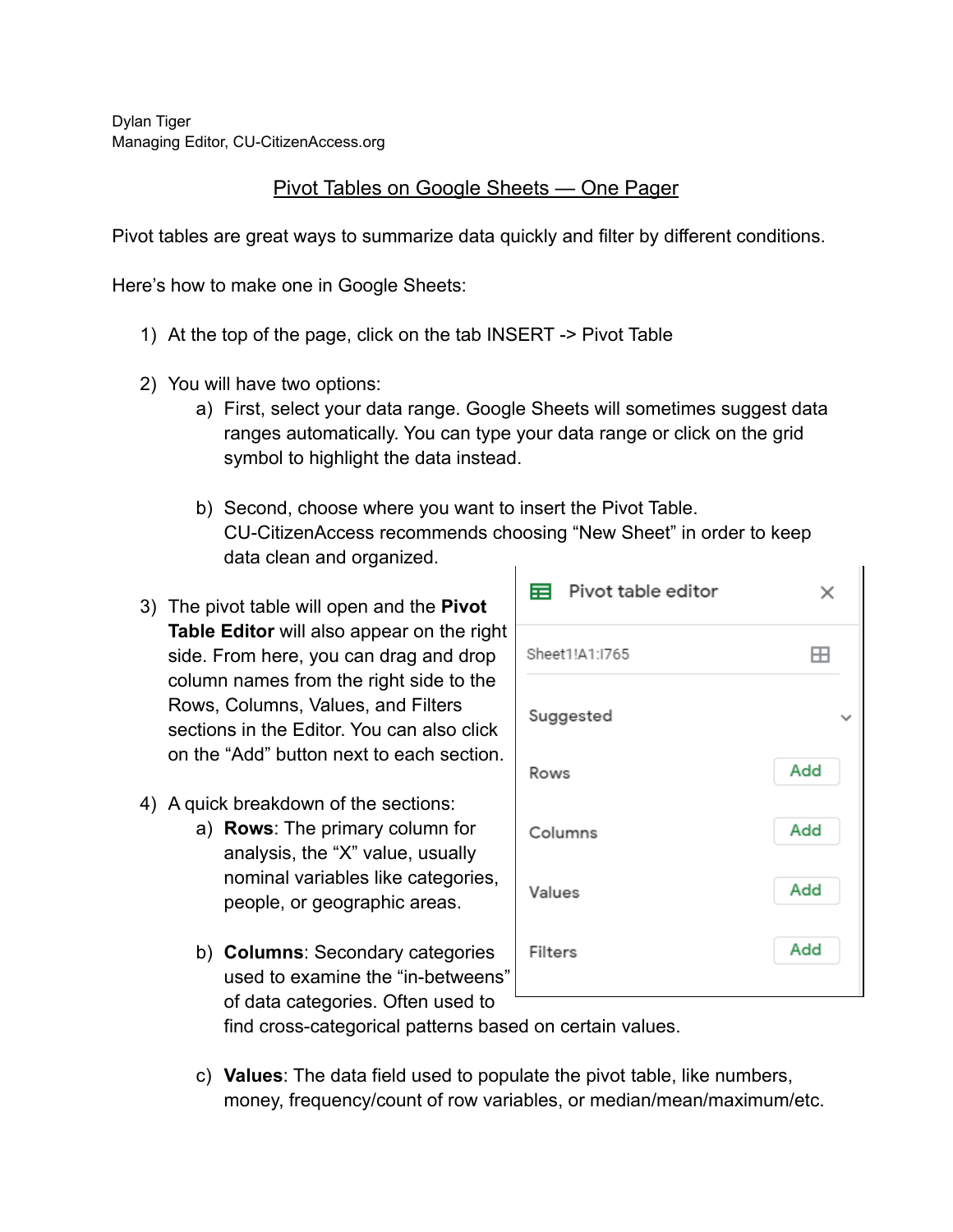- Add multiple values to summarize more information at once.
- d) **Filters**: Used to exclude values based on the chosen data field. You can filter by date, time, state — anything. Not great for filtering out variables with lots of possible values, like addresses. Specific variables are good here.
- 5) Data answers questions think about what the audience would want to know.
	- a) What is the most common X?
	- b) What is the increase over time of X for Y people/category?
	- c) What is the average X and how does it compare to Y's X?
		- i) *Ex: What is the average salary and how does it compare to the CEO's salary?*
	- d) Is X more common than X2 for Y category?
		- *i) Ex: Is being given a ticket more common than getting arrested for black drivers?*
	- e) Where (X) are Y things/events/people within Z?
		- *i) Ex: Where are the most traffic accidents within the Campustown zip codes?*

If you organize pivot tables into new sheets, then each sheet with a pivot table would answer one question like the ones above. You can organize them further by naming each sheet so you're not juggling between them to find what you need.